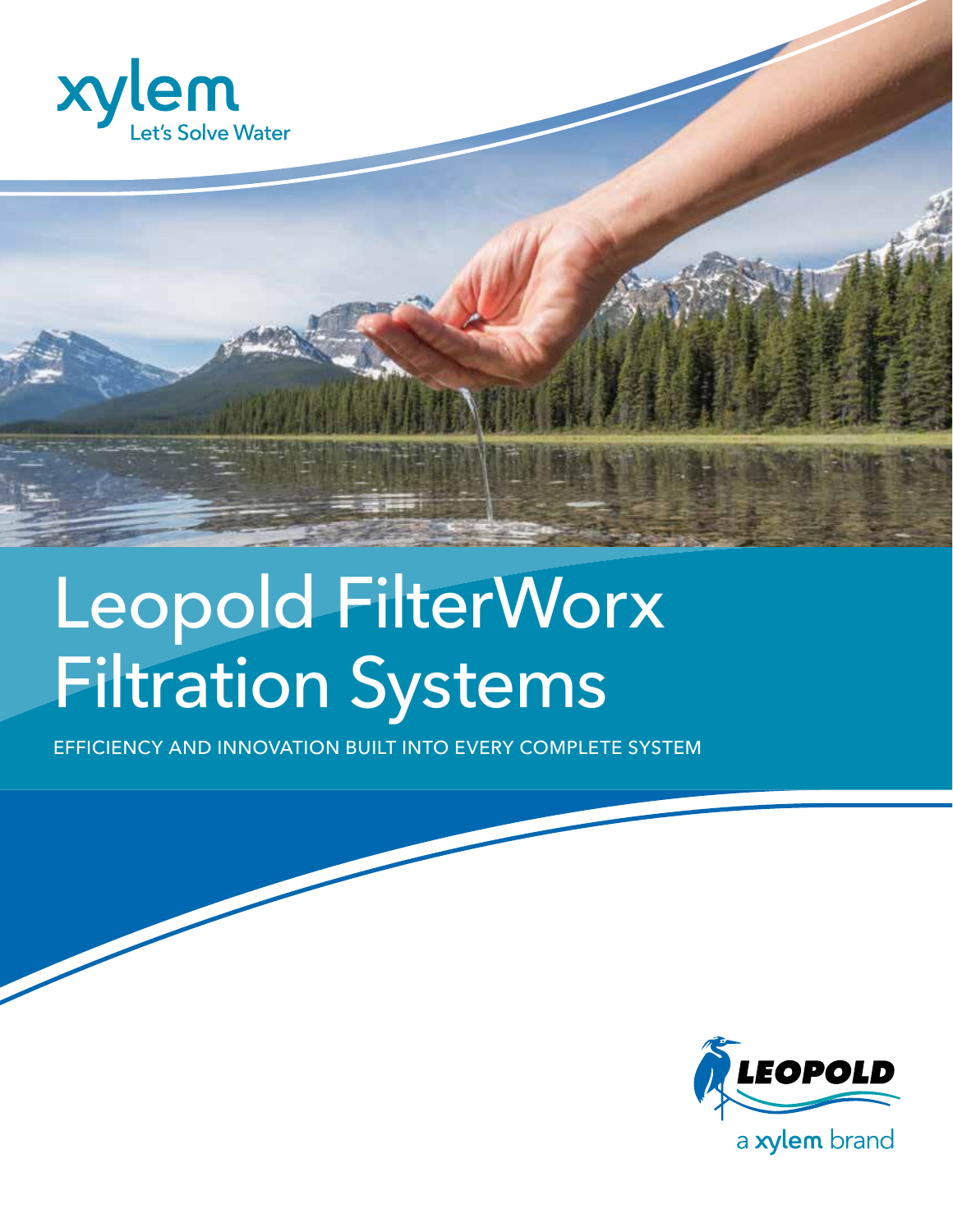# Water filtration is more than the sum of its parts.

Leopold is a leading brand in gravity media filtration. Whatever your application, Xylem's Leopold engineers can assist you in developing a cost effective, energy efficient, high performance system designed to meet your requirements. The Leopold FilterWorx system is designed to achieve the longest possible filtration cycles to meet your permit requirements at the lowest possible costs.

## **Applications**

- Potable drinking water treatment
- Tertiary wastewater treatment
- Nutrient removal in water or wastewater
- Reverse osmosis membrane desalination pretreatment
- Water reuse
- Biological Active Filtration (BAF)

## **Water challenges addressed**

- Aging infrastructure
- Harmful algal blooms
- Water scarcity
- Contaminants of emerging concern (pharmaceuticals, personal care products)
- Cryptosporidium and giardia
- Reduction of disinfection byproducts
- Taste and odor

# **Leopold FilterWorx components**

- 1. Flume
- 2. Backwash water troughs
- 3. Engineered media
- 4. Underdrains
- 5. Integral media support
- 6. System controls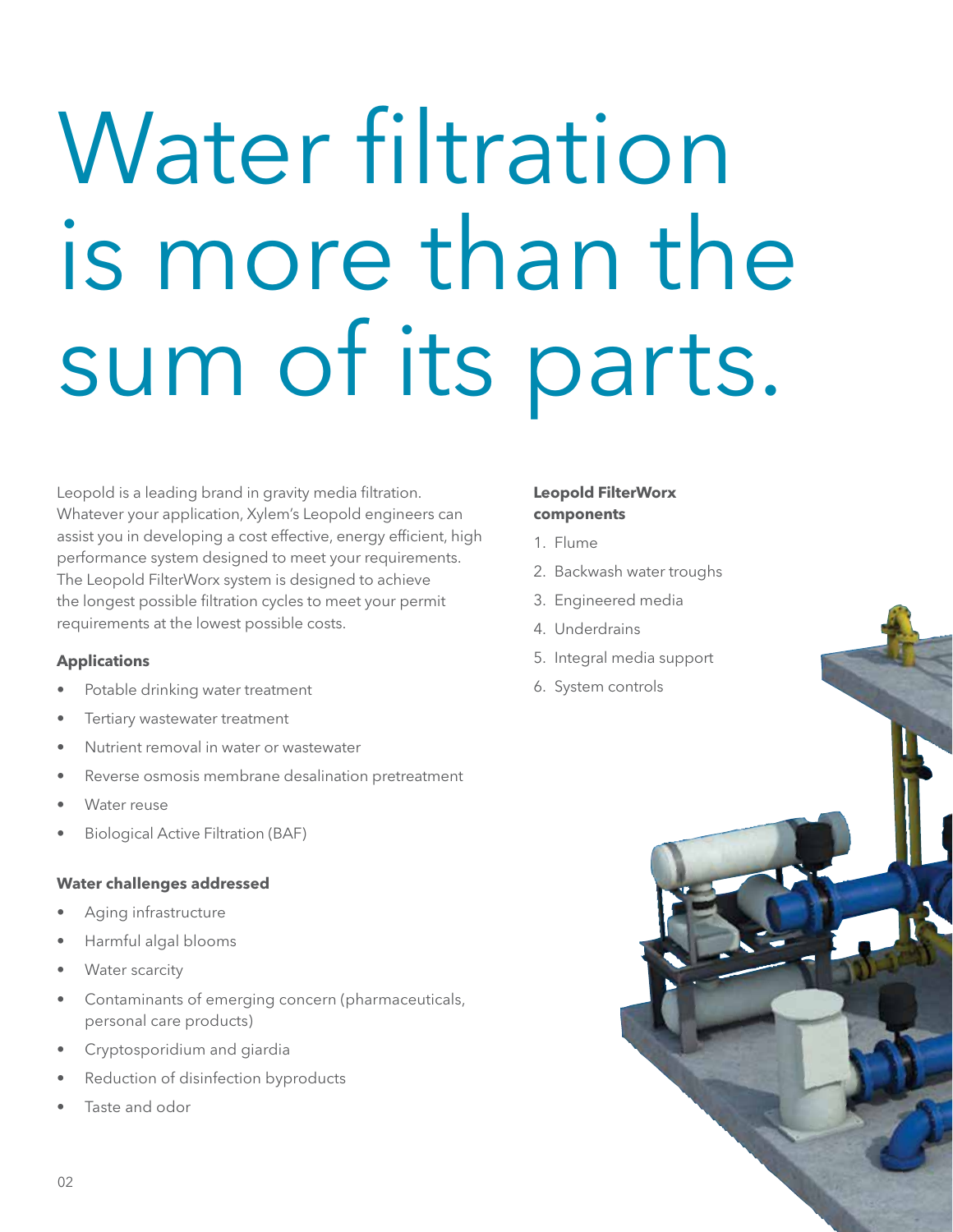# Engineered to maximize treatment and minimize headaches

Leopold engineers have been at the forefront of gravity media filtration since 1924. With more experience than anyone in the industry, we can help you analyze, evaluate and design all aspects of your complete filtration system.

#### Evaluate influent water qualities,

including seasonal changes and demand requirements, and determine the best pretreatment options.

Select the best media characteristics,

media quality, bed composition, bed depth and grain size distribution to match the filter configuration, influent quality, pretreatment processes and required filtrate effluent quality.

Determine optimal loading rates and best design configuration to meet site conditions and operational requirements.

Design the backwash process to restore original head loss, maintain solids storage capacity and maximize filter runs while minimizing power costs and wastewater generation.

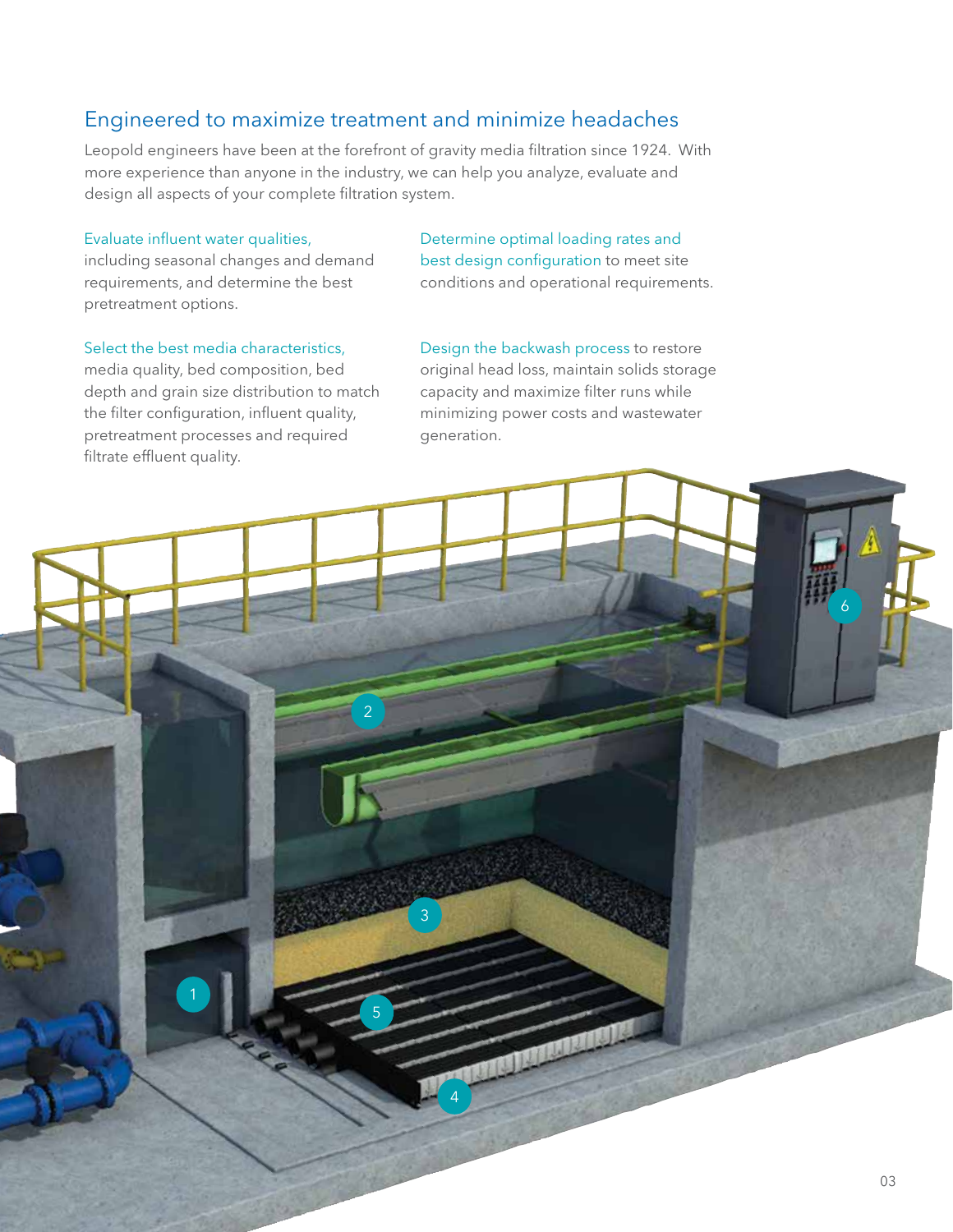# Leopold **FilterWorx** components

![](_page_3_Picture_1.jpeg)

# **Flume**

Our flat-bottom flume reduces excavation requirements and support structures. This simplifies new construction, resulting in substantial cost savings. We can also design FilterWorx systems with front flumes, center flumes or H flumes, or even wall sleeves for conversion of an existing basin. We will carefully evaluate your site requirements to provide the most cost effective flume configuration.

# Backwash water troughs

Our troughs help conserve media while removing backwash water efficiently. Made of durable fiberglass reinforced plastic (FRP), backwash water troughs are sized and configured to match your process needs.

![](_page_3_Picture_6.jpeg)

# 3

## Engineered media

We carefully evaluate your influent water characteristics and process requirements to determine the optimal media configuration, including depth, type, effective size and uniformity coefficient.

We can provide anthracite engineered media with the lowest uniformity coefficient in the industry.

A lower uniformity coefficient provides:

- Superior filtration qualities
- Increased filter run volumes
- Less water required to thoroughly backwash

Less frequent and more efficient backwash saves energy and increases overall water production.

![](_page_3_Picture_16.jpeg)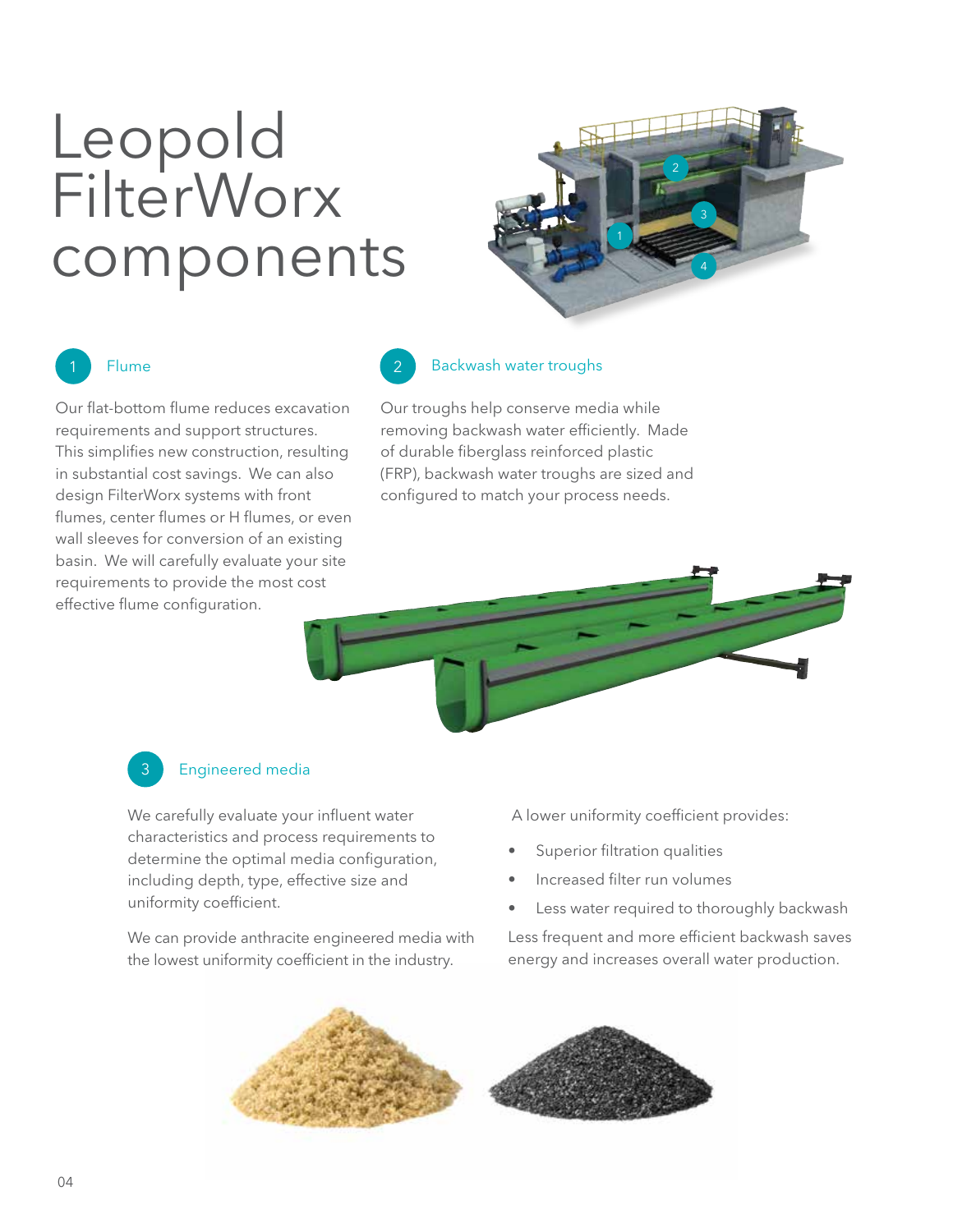# 4 Underdrains

## Leopold features four types of underdrains to meet any configuration need.

Underdrains collect filtered water during the filter run, and distribute air and water during the backwash cycle.

- Superior air and water distribution for effective backwash and less than +/- 5% maldistribution, guaranteeing no dead zones in all lateral length.
- Cleaner filters have longer filter runs which means more filtered water, less waste. This lowers your overall operating costs.
- Air flow adjustability allows you more control and saves energy and water. Air scour rate can be adjusted from 2 to 5 scFM/sQ.FT. (0.6 to 1.5 m/min), enabling collapse pulse cleaning during concurrent air/water backwash with various media configurations. Air scour provides higher shear forces and cleaner media, with less backwash water.
- Faster installation with fewer parts than nozzle systems and no false floor. Underdrain blocks are lightweight for easy handling and snap together for quick installation, shortening construction time and putting you in production quicker.
- Design flexibility with different heights to allow for different combinations of lateral lengths and vertical filter heights, as well as different flume configurations and installation techniques.

|                   |                            |                               | LATERAL LENGTH FEET (METERS) |                              |                                      |
|-------------------|----------------------------|-------------------------------|------------------------------|------------------------------|--------------------------------------|
|                   | <b>HFIGHT</b><br>INCH (CM) | <b>CENTER</b><br><b>FLUME</b> | <b>FRONT</b><br><b>FLUME</b> | WALL FFFD/<br><b>H FLUME</b> | <b>LEOPOLD</b><br><b>FLAT BOTTOM</b> |
| <b>Type 360</b>   | 10(25)                     | 88 (27)                       | 44 (13)                      | 44 (13)                      | 44 (13)                              |
| Type $XA^m$       | 8.25(21)                   | 64 (20)                       | 32(10)                       | 32(10)                       | 32(10)                               |
| Type $S^*$        | 12(30)                     | 96 (29)                       | 48 (15)                      | 48 (15)                      | 48 (15)                              |
| Type $SL^{\circ}$ | 8(20)                      | 32(10)                        | 16 (5)                       |                              |                                      |

![](_page_4_Picture_9.jpeg)

**Type 360** integral media retainer **Type XA** with I.M.S 200 media retainer **Type SL®** with I.M.S 200 media retainer **Type S®** with I.M.S 1000 media retainer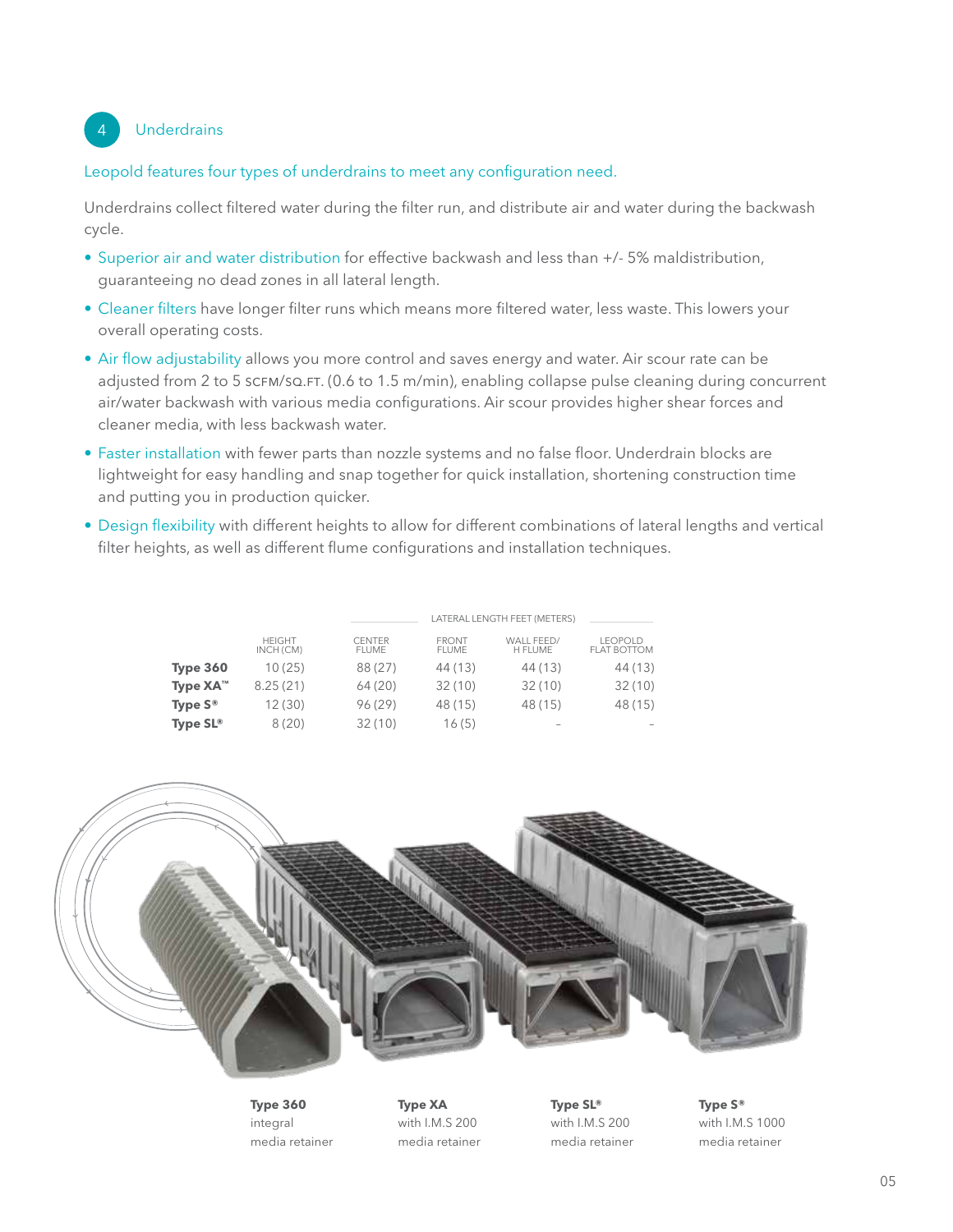# 5 Integral media support

#### I.M.S media retainers

- Replace up to 14 inches (36 cm) of media support gravel allowing for the same media depth in less vertical space, reducing construction costs.
- Compatible with all Leopold underdrains, I.M.S media retainers are factory installed on the Leopold underdrains saving time and labor during installation.
- Provide even backwash distribution to deep clean filters.

#### Two sizes for different applications

I.M.S 200 media retainers with 0.2 mm slots are specifically designed for drinking water treatment including biologically active filters and water reuse. It retains media of effective sizes down to 0.4 mm.

I.M.S 1000 media retainers with 1 mm tapered slots are specifically designed for wastewater treatment applications, including the Leopold elimi-NITE® 2.0 denitrification system. It retains media of effective size down to 1.7 mm.

![](_page_5_Picture_8.jpeg)

![](_page_5_Picture_9.jpeg)

**media retainer**

**I.M.S® 200**

![](_page_5_Picture_11.jpeg)

**I.M.S® 1000** media retaine

## System controls and process optimization

Efficiency: The Leopold FilterWorx control system optimizes filtration process as well as operating costs. By continuously monitoring filtrate quality and filter bed conditions, the filter is backwashed only when, and as long as needed. Filtrate quality and filter run volumes are optimized while reducing energy consumption and wastewater generation. Our controls keep the filter media well-conditioned, extending the life of the filter, all while lowering operating costs.

Complete integration: By using standard communication protocols the FilterWorx control system seamlessly integrates into the overall plant SCADA systems, while providing the option of local control to ensure processes remain in operation even if there's an issue in the primary SCADA system.

# Advanced

process control: By combining our FilterWorx control system with Xylem's advanced process analytics and control algorithms, we are able to offer two of the most

![](_page_5_Picture_19.jpeg)

advanced biologically active filtration systems on the market, the Leopold elimi-NITE® 2.0 denitrification system for nitrate removal in tertiary wastewater and the Leopold Oxelia® ozone enhanced biologically active filtration system for water reuse, sensitive receiving streams, and potable water treatment.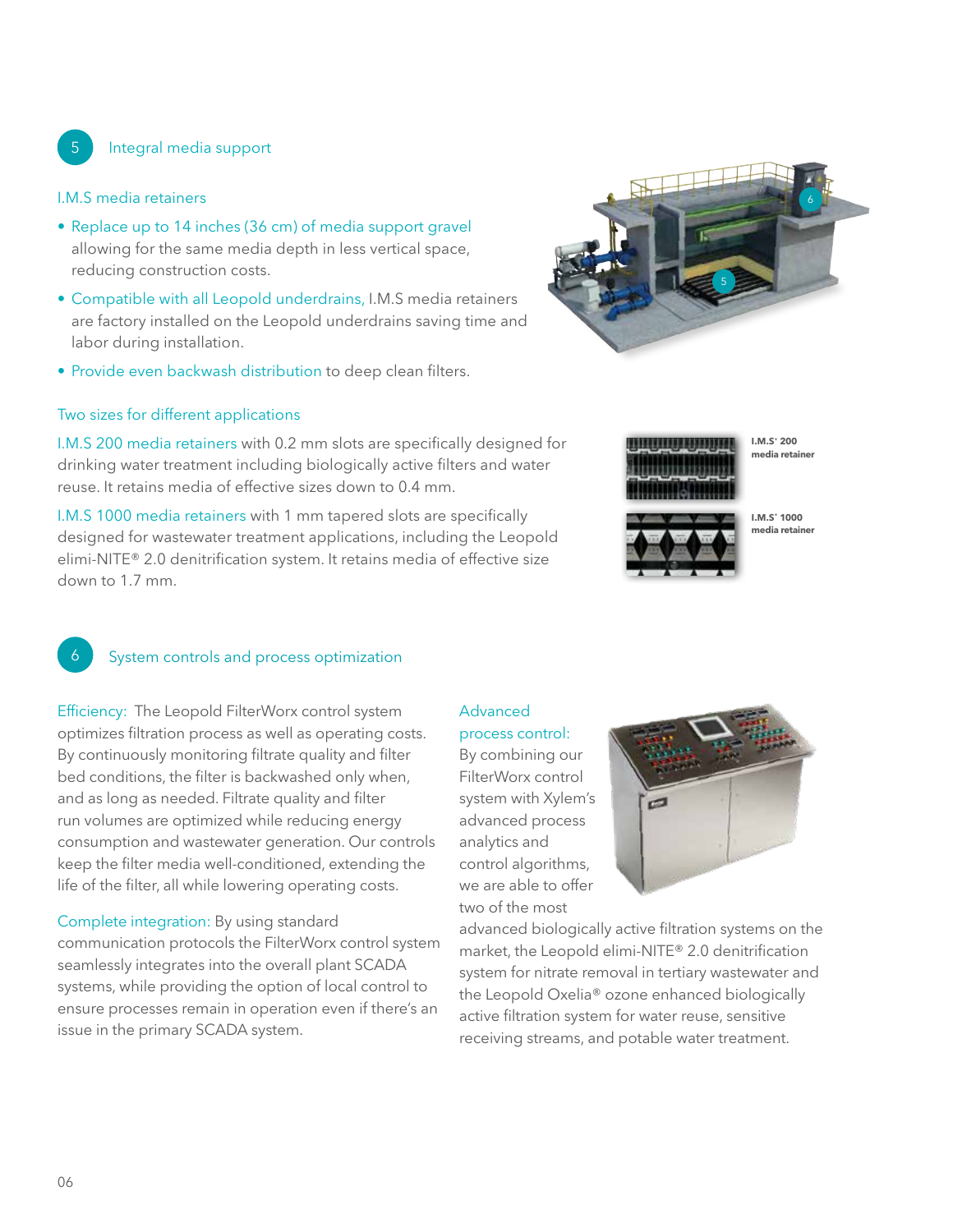Energy and water efficiency in every filter component. Support in every step of the process.

Our commitment to your satisfaction goes beyond designing the best system for your application and providing single source supply of all components.

**Pilot testing:** We can run a pilot test at your site, to demonstrate performance. Or we can test a full-scale lateral run with your flume configuration at our Product Development Center. There you can witness first hand the head loss and flow distribution during backwash.

#### **Construction and start-up assistance:**

Our experienced technicians are available to supervise the correct installation of your system, to ensure proper operation. We can also provide ongoing support through calibration, commissioning and start-up. Throughout the life of your system, we can assist with service and rehabilitation, to keep your operations at peak efficiency.

**Rehabilitation services:** We offer to analyze your existing filter performance and provide a cost effective rehabilitation to upgrade your system to current standards. From underdrains to trough configuration, media selection, and controls, we can custom design your solution to provide optimum performance.